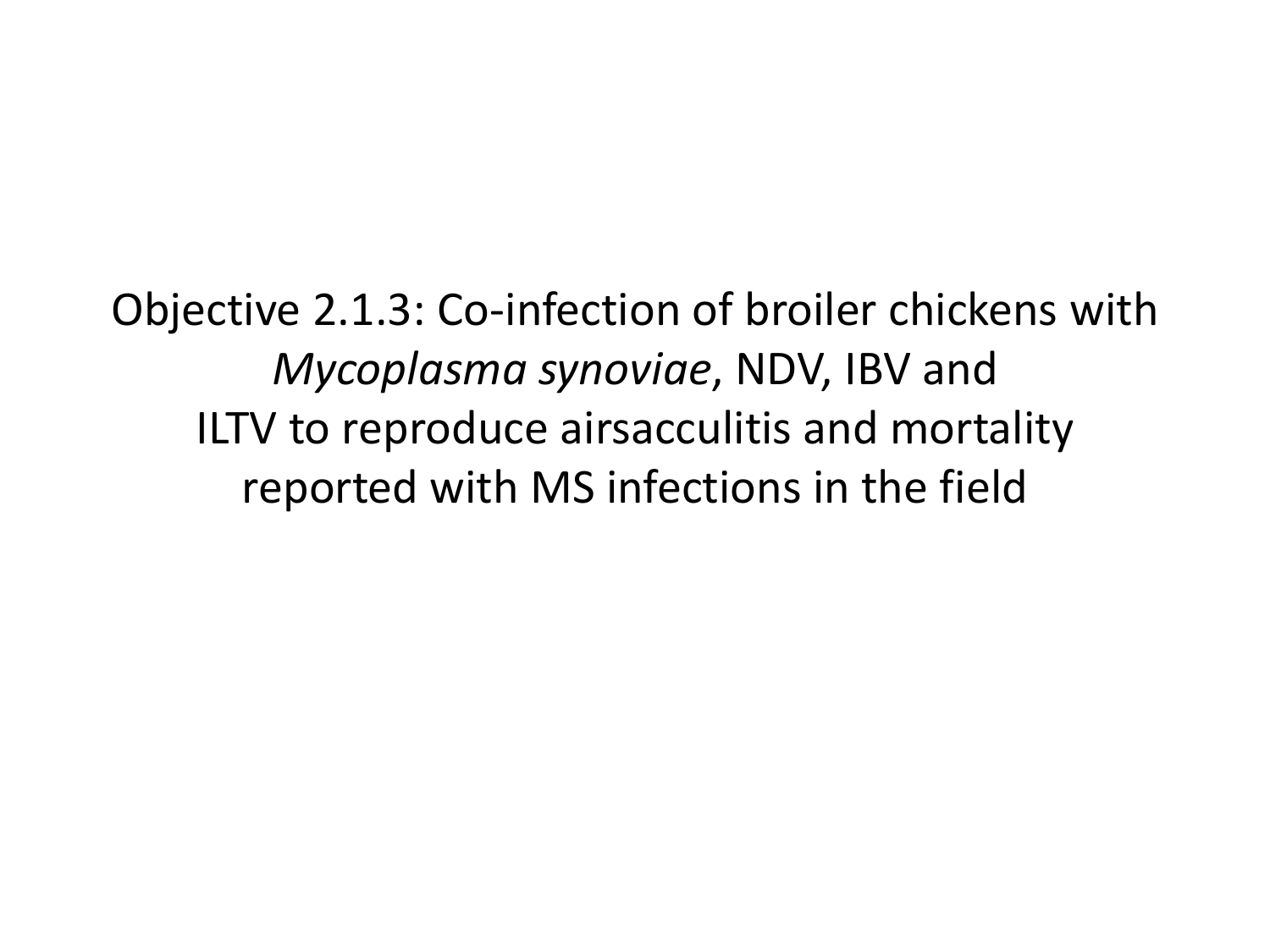#### *Mycoplasma synoviae*-ILTV vaccination Ferguson-Garcia

Trial 1: PRD-CAP Mycoplasma/LT interaction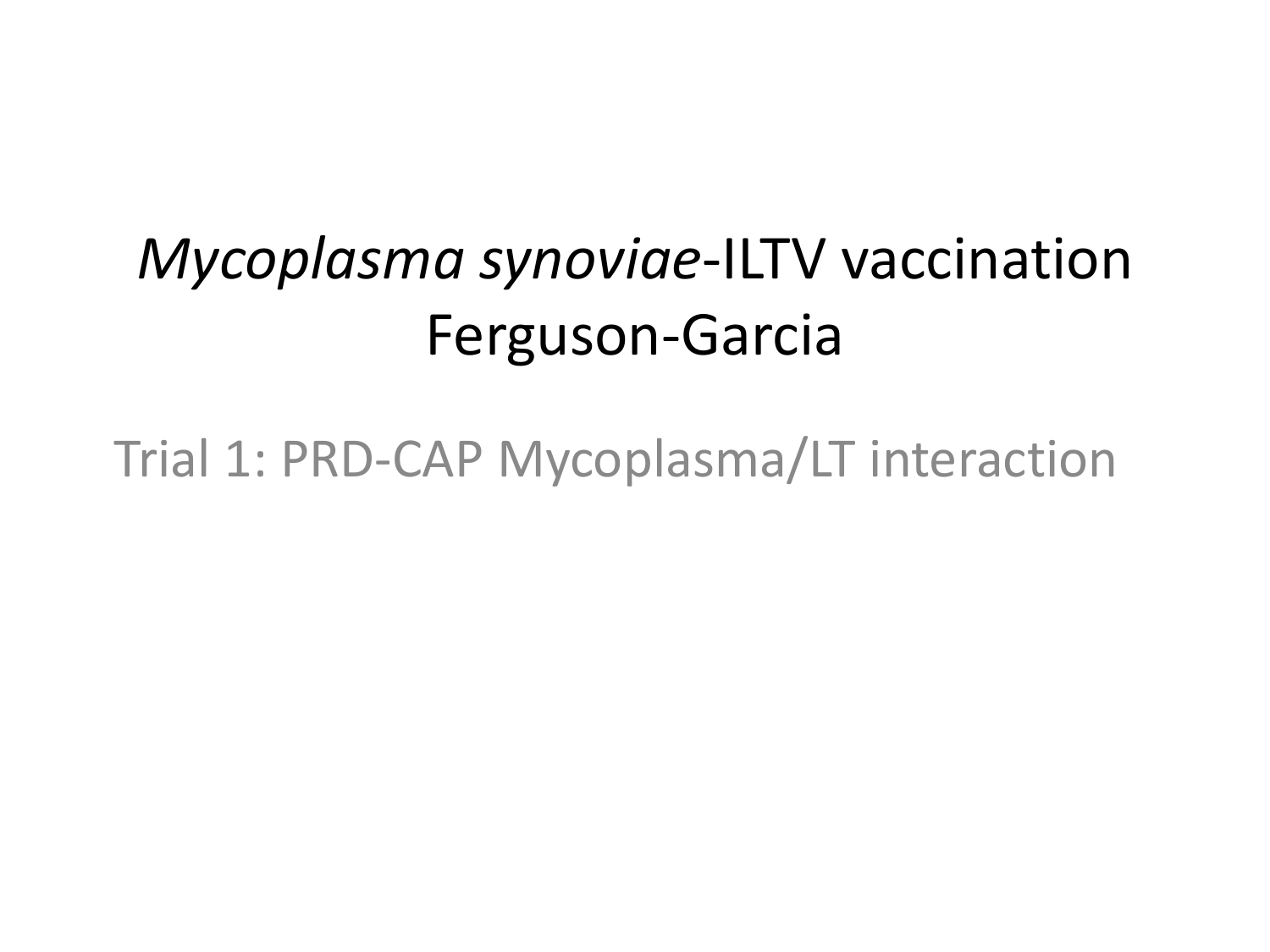### Treatment Groups

- MS (7 DOA)
- ILT (14 DOA)
- $\bullet$  MS (7 DOA) + ILT (14 DOA)
- Negative Control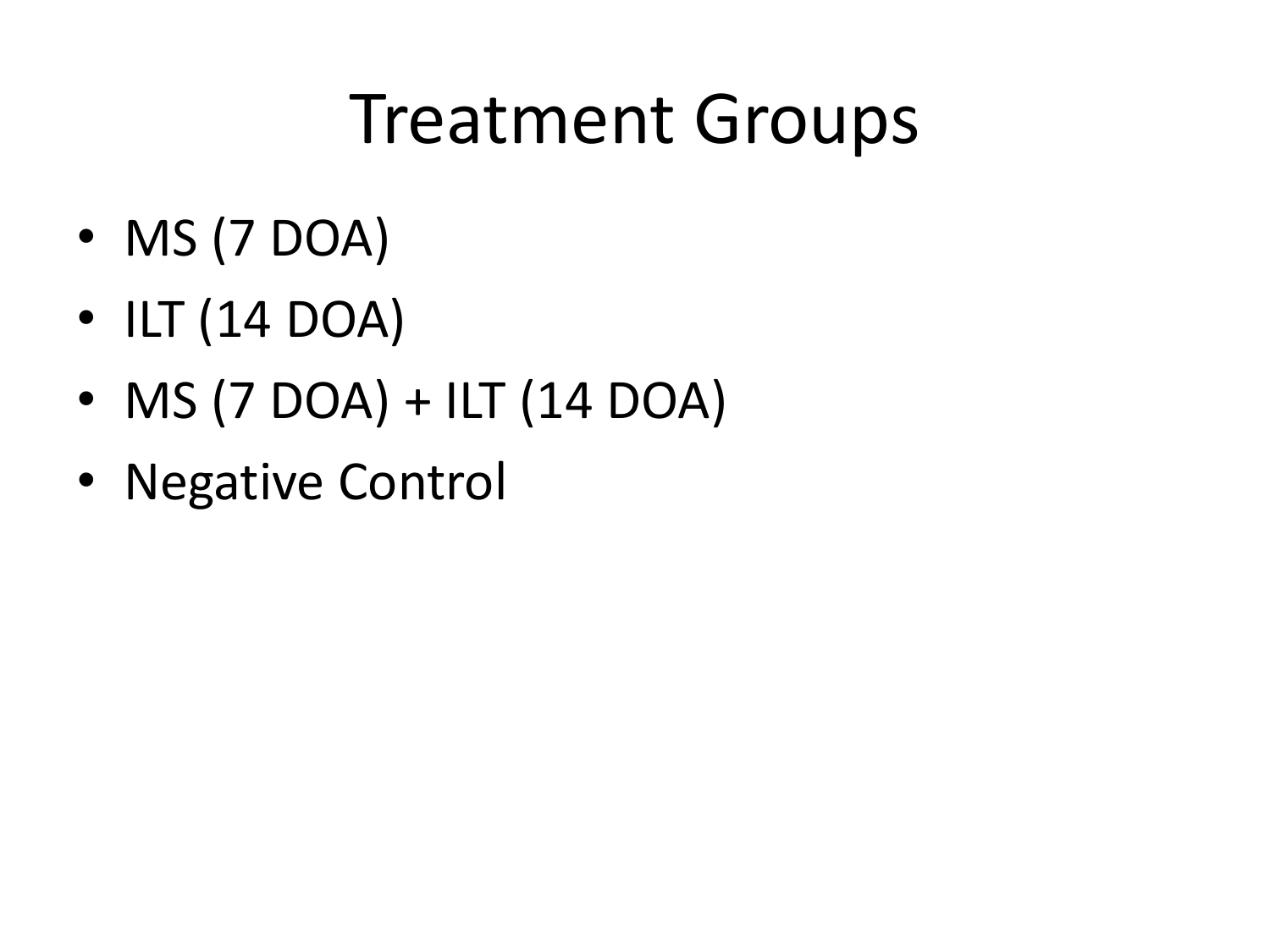# *Mycoplasma synoviae*

- One week old broilers we inoculated with a recent (2014) field strain (K6677) of *M. synoviae*
- Intra airsac (100ul) and intra tracheal (50ul)
- Total dose = (TBD) CCU/dose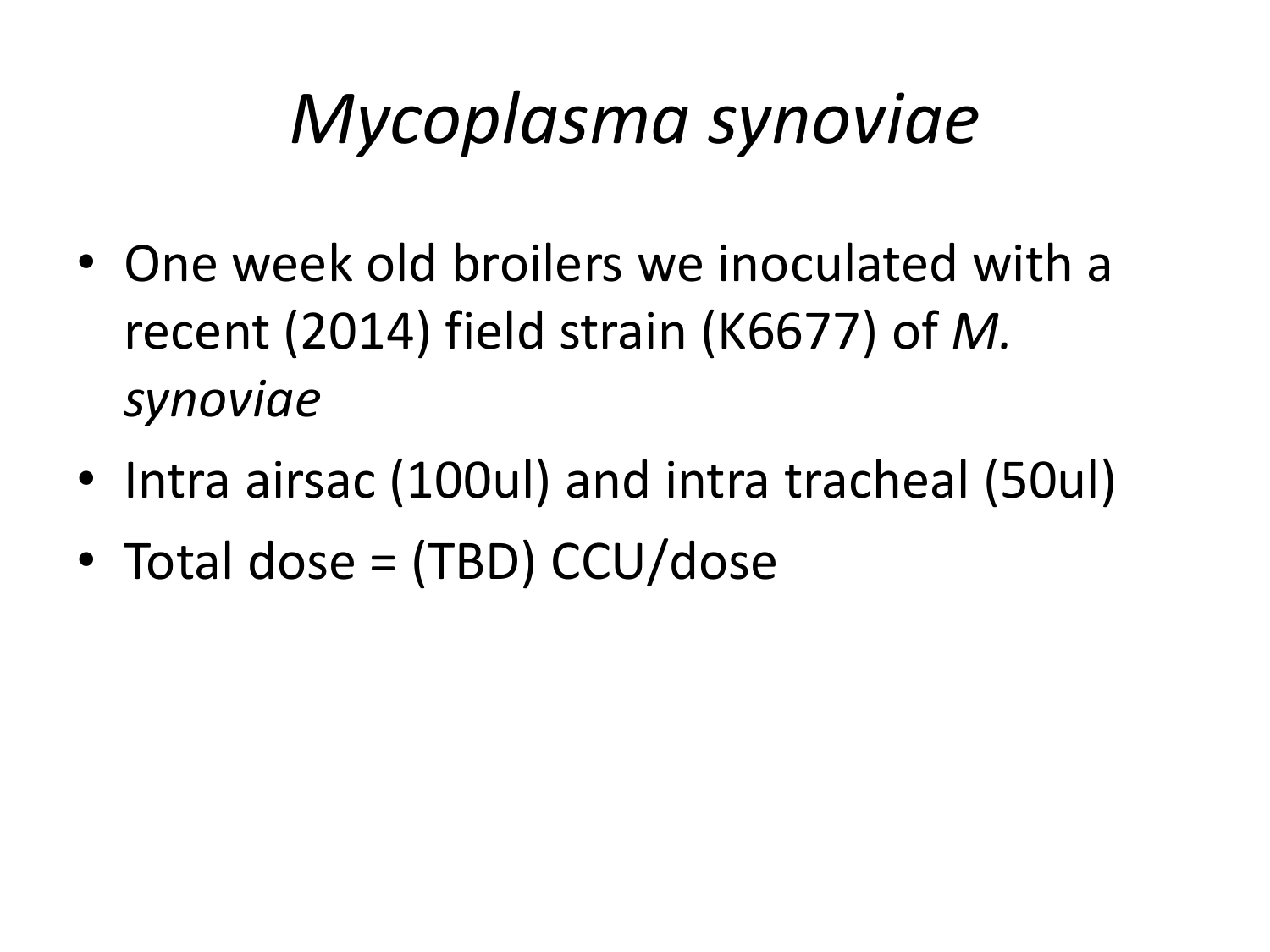## ILTV vaccine

- Two week old broilers will be vaccinated eyedrop with Fowl laryngo Vac (Zoetis)
- Fowl Laryngo Vac 10,000 doses was diluted in 300 ml of PBS for titration
- Titer 1.05 x10<sup>6</sup> TCID50/ml
- Applied eye drop (33 microliters) will be 3.47 x $10^4/\mathrm{bird}$  or (log $_{10}$  4.5 per bird)
- For vaccination the 10,000 dose vial will be diluted in 300 ml (150 PBS + 150 vehicle)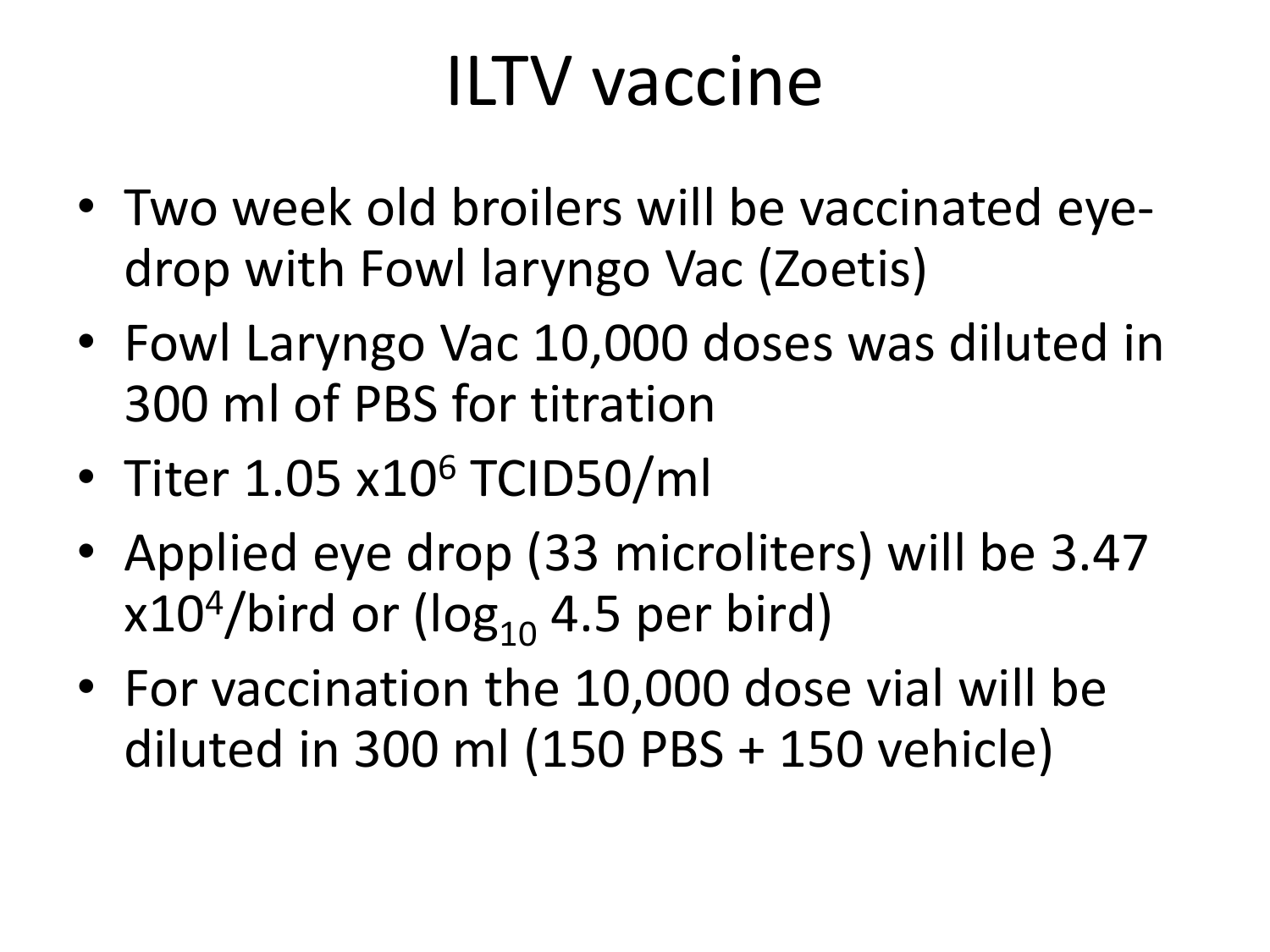|                    |           | Laryngo Vac vaccine               |                |             |              | 10/13/15                      |            |                  |  |
|--------------------|-----------|-----------------------------------|----------------|-------------|--------------|-------------------------------|------------|------------------|--|
|                    |           | serial# 1405500 exp date: 06MAR17 |                |             |              |                               |            |                  |  |
|                    |           |                                   |                |             |              |                               |            |                  |  |
| Virus dilution     |           |                                   | Response       |             |              | <b>Accumulate Values</b>      |            |                  |  |
|                    |           |                                   |                | No          |              |                               | Ratio      | % CPE            |  |
|                    |           |                                   |                | <b>CP</b>   |              |                               |            |                  |  |
| 10-fold            | Log       | CPE ratio                         | <b>CPE</b>     | E           | <b>CPE</b>   | No CPE                        |            |                  |  |
|                    |           |                                   |                |             |              |                               |            |                  |  |
| 1:10               | $10^{-1}$ | 5/5                               | 5              | $\mathbf 0$ | 21           | $\mathbf 0$                   | 21/21      | 100              |  |
| 1:100              | $10^{-2}$ | 5/5                               | 5              | $\mathbf 0$ | 16           | $\mathbf 0$                   | 16/16      | 100              |  |
| 1:1000             | $10^{-3}$ | 5/5                               | 5              | $\mathbf 0$ | 11           | $\mathbf 0$                   | 11/11      | 100              |  |
| 1:10000            | $10^{-4}$ | 5/5                               | $\overline{5}$ | $\mathbf 0$ | 6            | $\mathbf 0$                   | 6/6        | 100              |  |
| 1:100000           | $10^{-5}$ | 1/5                               | $\overline{1}$ | 4           | $\mathbf{1}$ | 4                             | 1/5        | 20               |  |
| 1:1000000          | $10^{-6}$ | 0/5                               | $\overline{0}$ | 5           | $\mathbf 0$  | 9                             | 0/9        | $\mathbf 0$      |  |
| 1:10000000         | $10^{-7}$ | 0/5                               | $\overline{0}$ | 5           | $\mathbf 0$  | 14                            | 0/14       | $\pmb{0}$        |  |
| 1:100000000        | $10^{-8}$ | 0/5                               | $\overline{0}$ | 5           | $\mathbf 0$  | 19                            | 0/19       | $\boldsymbol{0}$ |  |
| 1:100000000        |           |                                   |                |             |              |                               |            |                  |  |
| 0                  | $10^{-9}$ | 0/5                               | $\overline{0}$ | 5           | $\mathbf 0$  | 24                            | 0/24       | $\mathbf 0$      |  |
|                    |           | $\overline{\mathsf{8}}$           |                |             |              |                               |            |                  |  |
| % above 50%        |           | 1003                              |                |             |              |                               |            |                  |  |
| % below 50%        |           | 20                                |                |             |              |                               | PD= 100-50 | 0.625<br>Ξ       |  |
|                    |           |                                   |                |             |              |                               | $100 - 20$ |                  |  |
| log dilution above |           |                                   |                |             |              |                               |            |                  |  |
| 50%                |           | 4.0                               |                |             |              |                               |            |                  |  |
|                    |           |                                   |                |             |              | PD x log dilution factor (1)= |            | 0.625            |  |
| log of the 50%     |           |                                   |                |             |              |                               |            |                  |  |